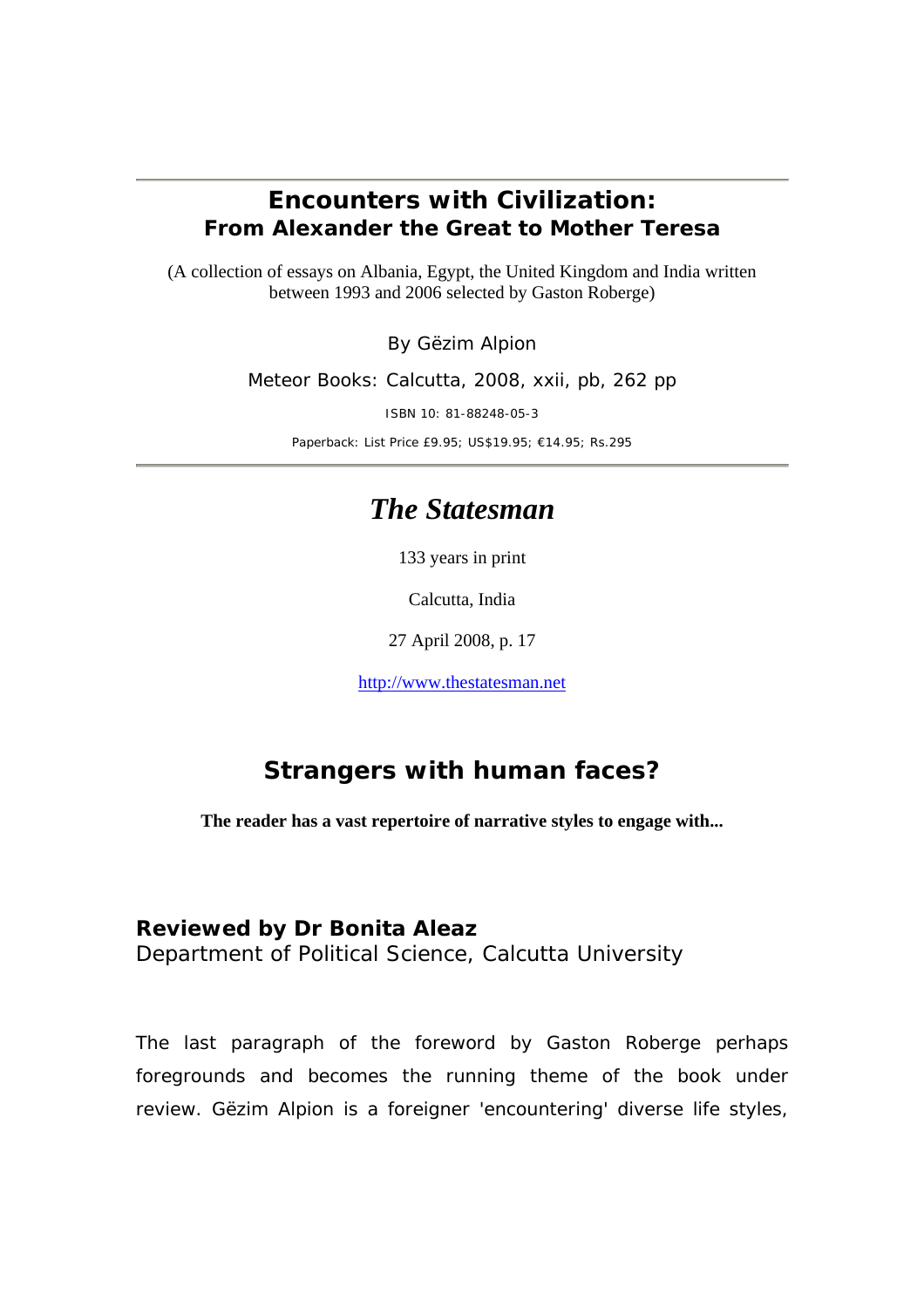ideologies and processes. He is positioned in Britain but typifies the deep-seated pathos of the foreigner, experienced universally down the ages. He remains the perpetual onlooker, desirous of inclusion, but is subject to 'social closure'. However, the work does not end on a pessimistic note, rather it foregrounds the essentiality of definitive faith in the human person, and it is this that ultimately underlines continuity of civilizations.

*Encounters with Civilizations: From Alexander the Great to Mother Teresa* spans centuries and cultures, but despite the apparent impossibility of encapsulating within a slim volume the extreme diversity of cultures chronologically quite distinct from each other, there is a running theme that provides the link. It is a work on Albanians as the 'other' in different locales encountering different cultures, and Gëzim is the distant Albanian onlooker recounting the varieties of 'social closure' encountered /negotiated or even pulverized by his compatriots in different time periods.

The locales visited are Albania, Egypt, Britain, and India and the styles of narration adopted are equally varied. They range from the dialogue style of drama, imaginary conversations with a ghost, to the mournful cry narrated by a native on seeing his land being vilified in the name of progress. The reader has a vast repertoire of narrative styles to engage with.

Two important behavioural traits appear throughout the book and the author has taken considerable pains to weave the manifestations of these traits in each of the locales presented in the book. These are 'foreigner complex' and 'social closure'.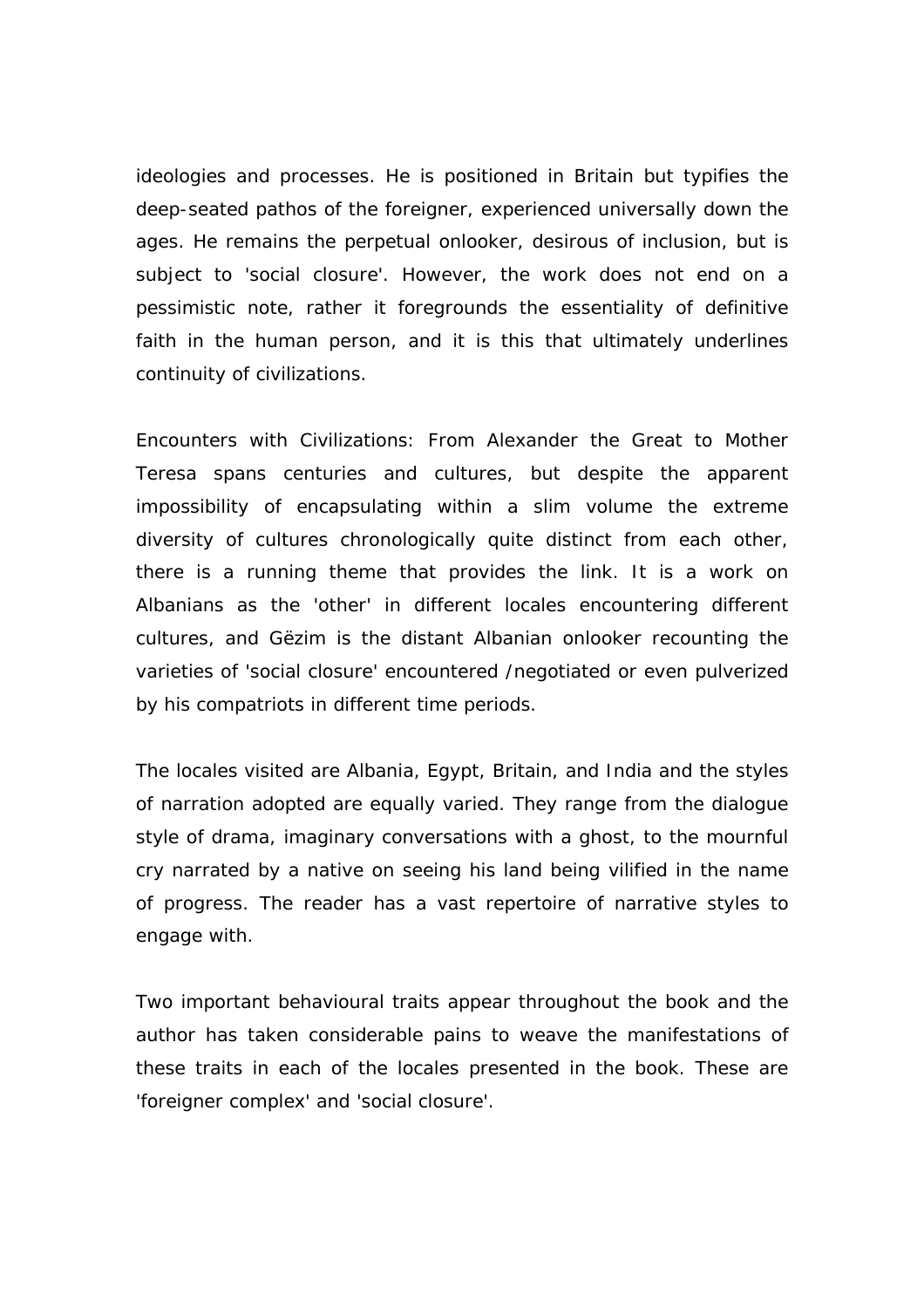The saga of Mohammed Ali is not very well known. Generally referred to as 'the founder of modern Egypt', Ali was an Albanian and had been registered with the Sultan of Turkey's army. He was deputed to Egypt, then under the Turkish Sultanate, to restore the authority of the Porte to a chaotic Egypt. The country had been reeling under waves of alien rule since centuries: the Ptolemaic Pharaohs who originated from Greece; the subsequent Roman suzerainty; the Mamluk overlordship; the Ottomans; the French; and finally British rule. So there were ample historical records to almost institutionalize Egypt's 'foreigner complex'. It was Mohammed Ali who set in motion the reverse process, initiating the military, economic and cultural rebirth of the country. The Albanian veneration for cultural antiquity was used to reimpose the concept of worth for one's own culture and national pride.

Foreigner complex is actually a double-edged behavioural trait. It may develop both within the foreign ruler towards the subject 'other', or among the subjects towards the alien ruler. Ruth Phillips Martinez believes that an average human being's inner reaction to 'foreigners' is the same as that of canines, both bare their teeth at each other. This is a primitive instinct borne of distrust and animosity. Foreigners in different lands to a large extent carry their 'national' gods with them. To what extent blind adherence of the same is resorted to by the foreign ruler or to what extent such influences are sought to be curbed, depends on the motivation of the ruler. On the other hand, the perception of inferiority, in lifestyles and speech may inbreed rebelliousness among the subject people, which eventually can have different outlets, revivals of ancient cultural traits being one form. The north-eastern tribal communities of India effected a backlash against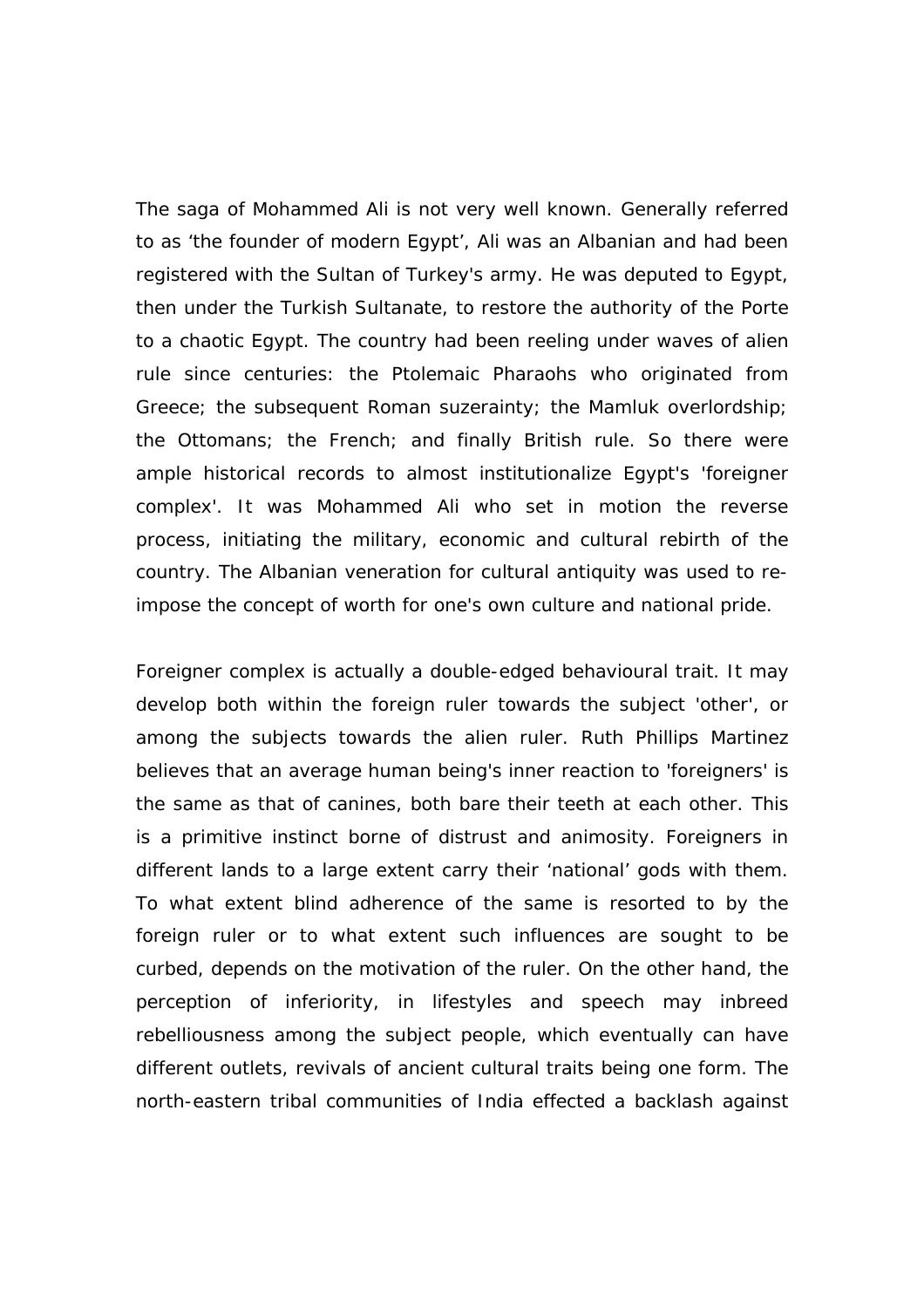monolithic Christianizing processes and near total denigration of their past. There has been a tremendous surge towards rewriting their history through indigenous lenses today; this is coupled with even state sponsored 'revivals' of ritualistic cultural practices.

The Kosovars of Albania, on the other hand, are unfortunate indeed in not having experienced the largesse of a ruler such as Mohammed Ali. They remain under foreign occupation denuded totally of any hopes for total autonomy or even of peace. The treatment meted to Albania by the European occupation is in keeping with, as Gëzim explains in a different section altogether, the imagery of the 'backward' and 'strangest' state in Europe, in the British media.

Racial prejudice towards the Balkans is not new but goes back to the period of Octavius Caesar, who crowned himself King of Egypt in 32 BC; since then the West has relentlessly pursued the looting and plundering of 'inferior' cultures and civilizations. In order to retain its political and subsequent economic dominance over the eastern parts of Europe, the continuous maligning of the 'infidel' became a routine exercise. Gëzim notes with some emotion, the maligning that enters fiction, particularly children's fiction. J. K. Rowling, the creator of the famous Harry Potter series, in at least three of her novels posits Albania as the hapless area, housing the evil 'darklord' Voldemort; Agatha Christie, and Herge, the creator of the Tintin series, have equally typified the Balkans as harbouring evil, mystery, ignorance, set apart from the civilized sophistication achieved by the West. There have also been instances where the Balkans have appeared in writings of authors who have never visited the area, setting the trend for what is referred to by K. E. Fleming as 'fictional Balkan worlds'.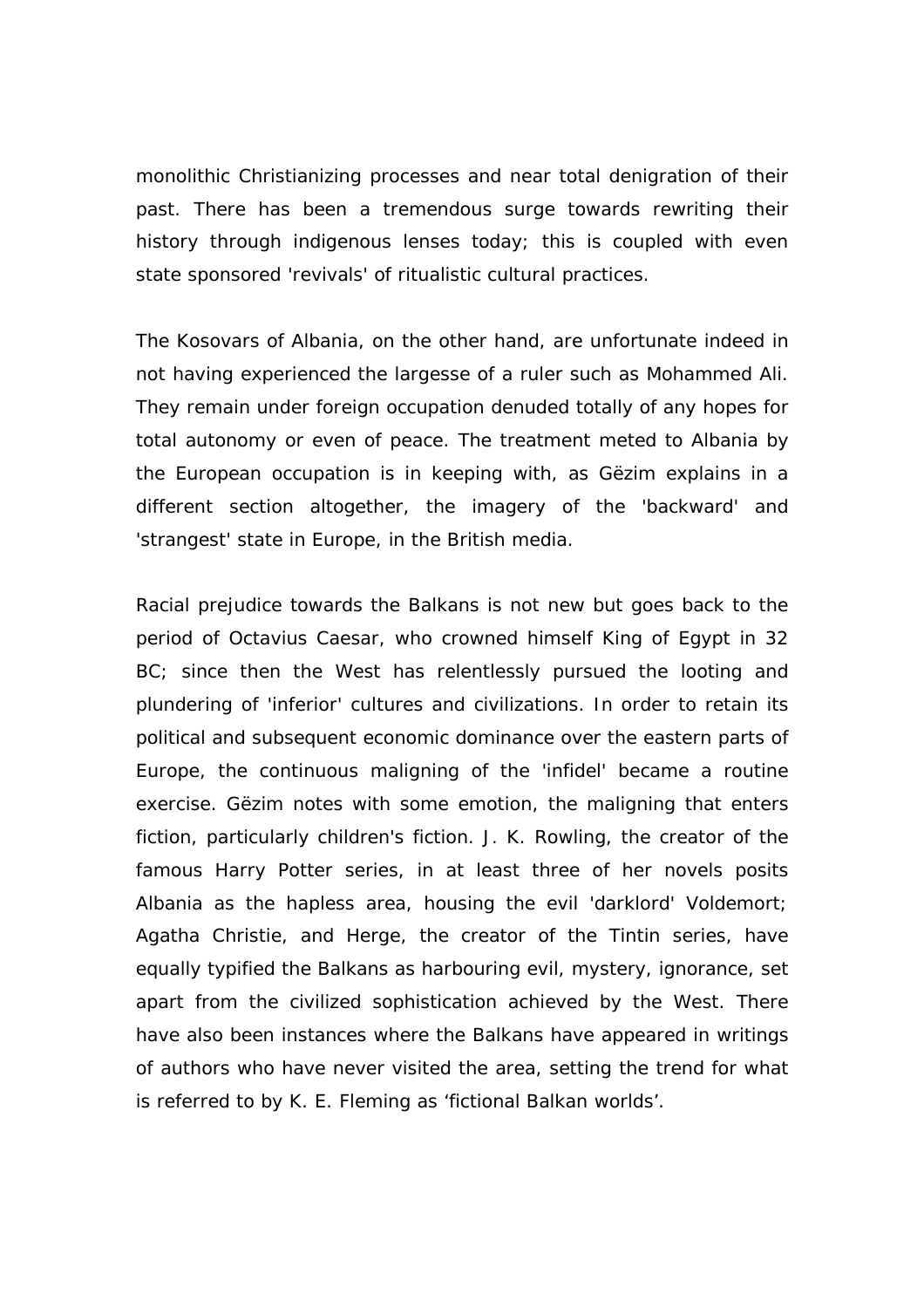A content analysis of British newspapers published between 2001 and 2006 shows a spate of articles showing Albania's skewed presence, all of them at a time when 'Albania had experienced political stability, law and order… (was) maintained across the country, and many Albanians (had) seen an increase in their savings and a significant improvement in their living standards' (p. 109). The implication here is that there is a deliberateness manifested in, and through the media to retain the imagery of Eastern Europe's confused chaotic state vis-a-vis the progress and sophistication of Western Europe.

Social closure is the other significant issue dealt with, in the book. Even though British Home Office statistics reveal that asylum seekers constitute 2-3 per cent of the population, recent polls have shown a vastly inflated figure: such people constitute 23 per cent of the country's population. It can be argued, according to the author, that the tabloid press is largely responsible for the reported and unreported racial tensions in recent years. The almost paranoid reaction to such reporting can well be imagined, since the tabloid readers often read hardly 'anything else'. A report in *The Guardian* perhaps best sums up the extent of 'social closure' in vogue in Britain against immigrant skilled/unskilled labour: 'More than half of university staff is employed on short-term contracts. Those requiring work permits have no right to stay in the country once the contract expires…It is hard to imagine a more effective way of keeping your workforce passive and afraid' (*The Guardian*, 23/7/2003).

Gëzim does not disclose personal experiences of immigrant university professors; perhaps it is an extremely delicate issue. However, his slim